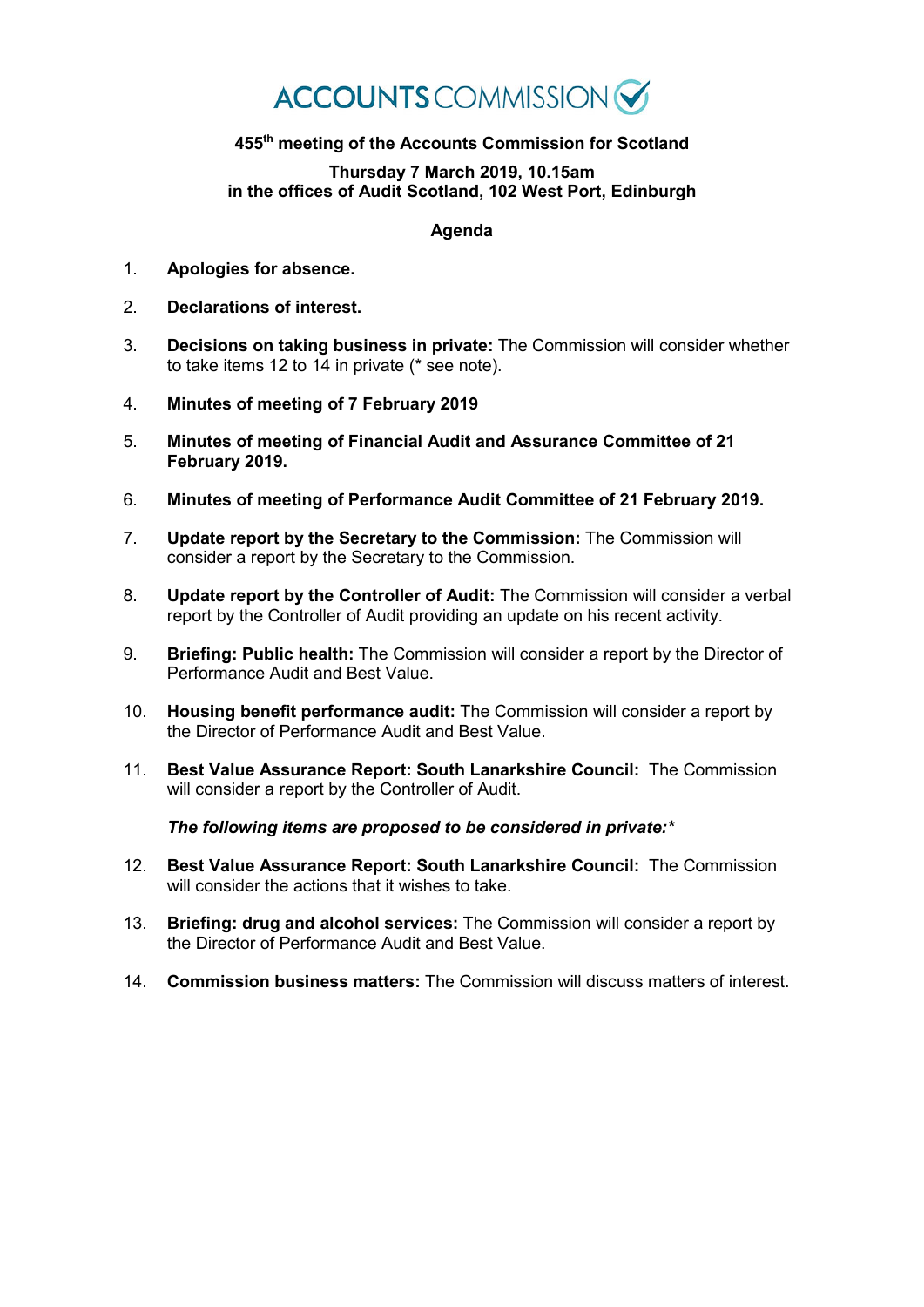- \* It is proposed that items 12 to 14 be considered in private because:
	- Item 12 requires the Commission to consider actions in relation to a report by the Controller of Audit. The Commission is then obliged by statute to inform the council in question of its decision, which the Commission does before making the decision public.
	- Item 13 is a briefing paper containing confidential policy matters for the Commission to consider.
	- Item 14 may be required if there are any confidential matters that require to be discussed outwith the public domain. The Chair will inform the meeting in public at the start of the meeting if this item is required and what it covers.